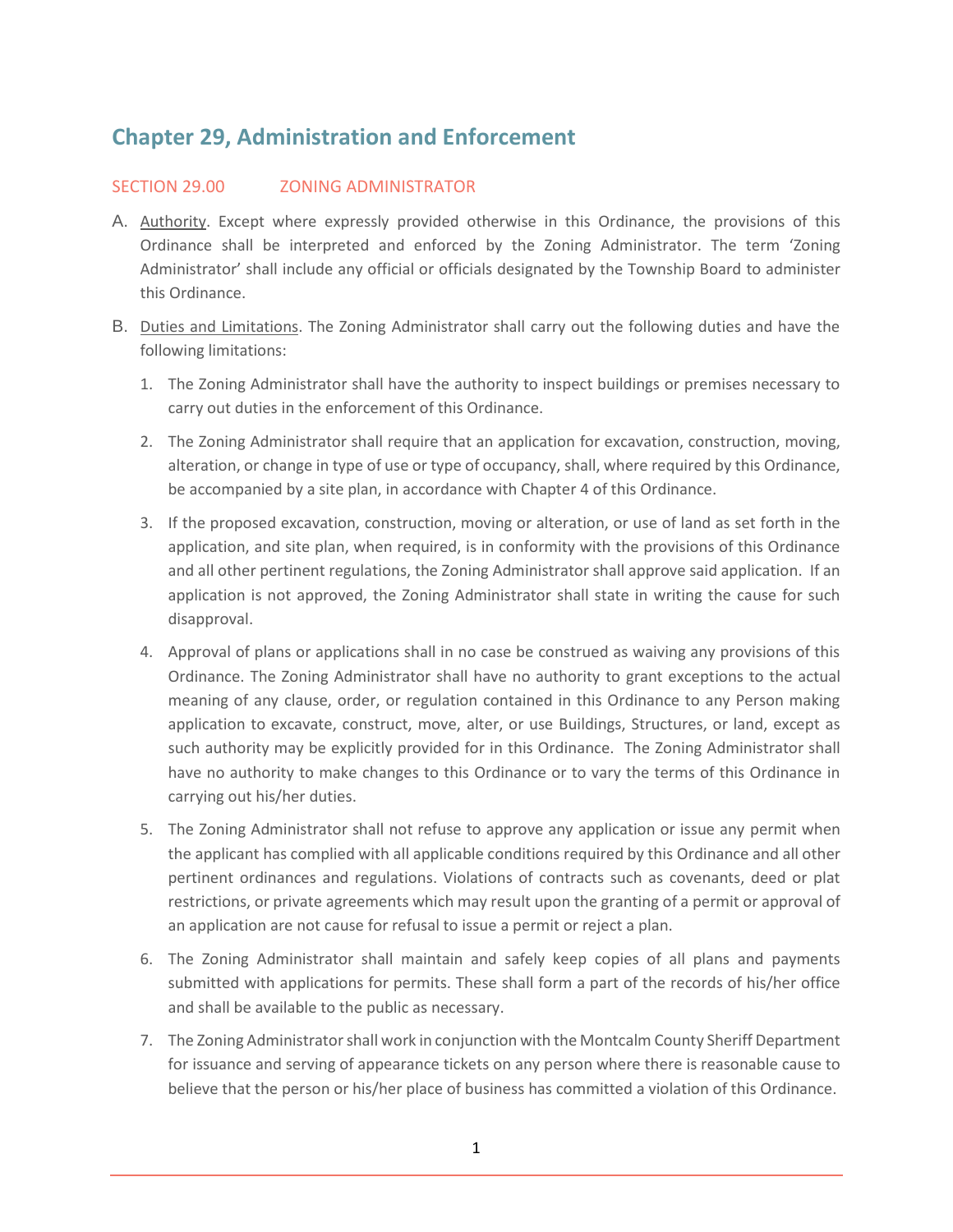- 8. The Zoning Administrator shall attend Planning Commission, Township Board, Zoning Board of Appeals, and other such meetings as requested by the Township Board as necessary to provide necessary information on pertinent zoning and planning issues.
- 9. The Zoning Administrator shall submit to the Township Board a monthly statistical report detailing the number of zoning permits, complaints, and burning permits issued, along with a written report to the Township Supervisor outlining key issues that occurred in the previous month for members of the Township Board to review prior to their monthly meeting.

# SECTION 29.01 PERMITS

- A. Zoning Permits.
	- 1. It shall be unlawful to erect, alter, move, or substantially repair any building or structure, or begin excavation or site work for such building or structure, or commence or expand a land use or activity, unless a zoning permit has first has been issued by the Zoning Administrator for such work.
	- 2. It shall be unlawful to alter the contour of the land, remove, or damage wetlands or environmentally sensitive areas, or to change the type of use or type of occupancy of any building, unless the Zoning Administrator has issued a zoning permit for the intended use.
	- 3. Before any zoning permit is issued, an application shall be submitted to the Zoning Administrator. Each application shall include sufficient information to allow the Zoning Administrator to determine compliance with this Ordinance and shall include, as a minimum, the following information:
		- a. The location and actual dimensions of the lot or premises to which the permit will apply;
		- b. The area, size, and location of all buildings or structures to which the permit is to apply;
		- c. The existing and proposed use of land, buildings, or structures to which the permit will apply;
		- d. The use of land, buildings, or structures on adjoining lands; and
		- e. The width of all abutting streets;
	- 4. The Zoning Administrator, in his/her discretion, may waive the inclusion of any of the foregoing information in an application if he/she determines that such information is not reasonably necessary to determine compliance with the terms and provisions of this Ordinance.
	- 5. Application and escrow fees for the inspection and issuance of zoning permits shall be collected by the Township prior to the processing and issuance of a zoning permit. The amount of such fees shall be established by Township Board and shall also cover the cost of inspection and supervision resulting from the enforcement of this Ordinance.
	- 6. The Zoning Administrator shall either issue a zoning permit if the proposed work or use is in conformance with the terms and provisions of this or any other Ordinance or deny issuance of a permit and state the reason(s) or cause(s) for such denial in writing. In each case, the permit or the written reason(s) or cause(s) for denial shall be transmitted to the owner or his/her agent.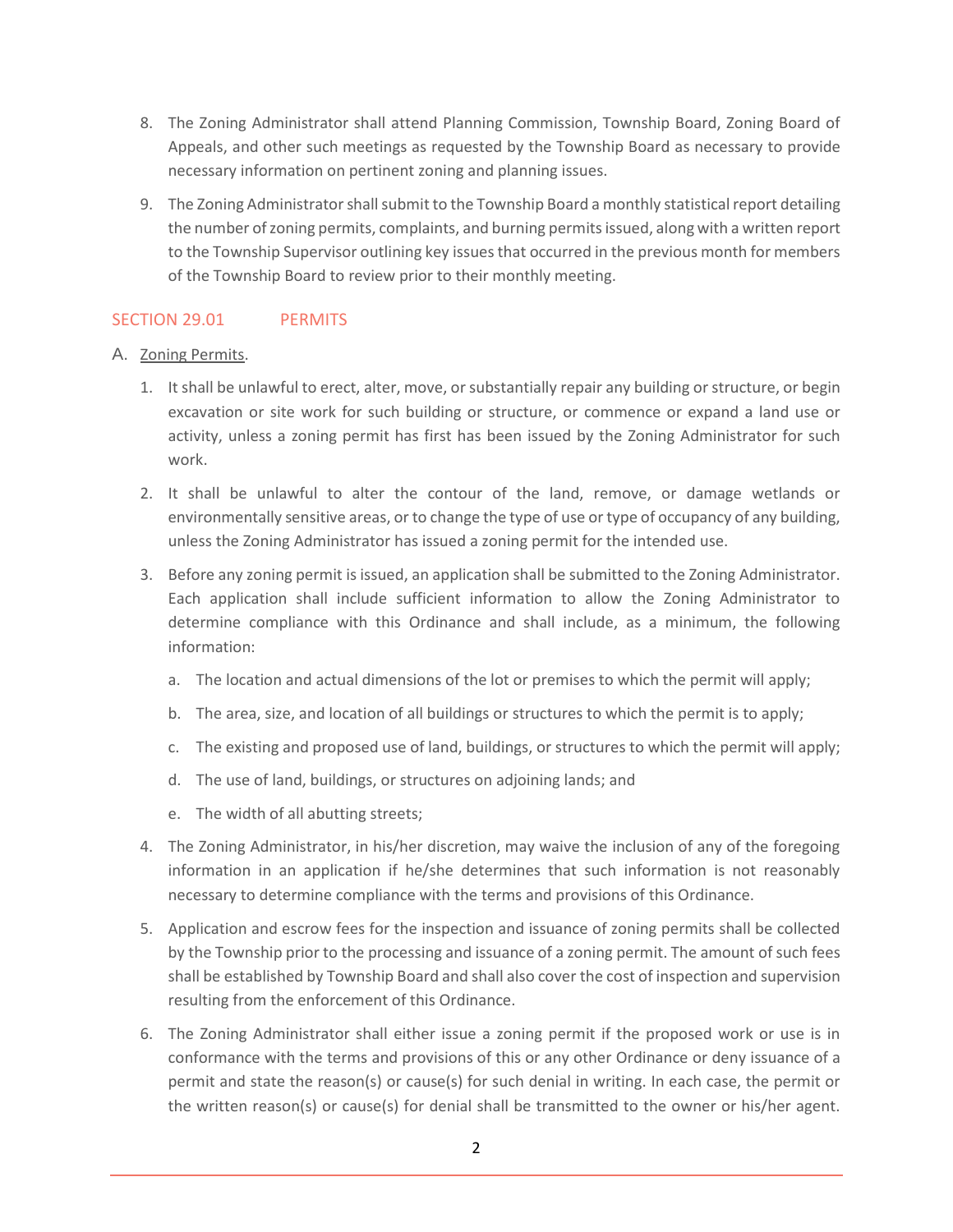The Zoning Administrator may attach reasonable conditions to the issuance of any zoning permit.

- 7. Any zoning permit issued under the provisions of this Ordinance shall be valid for a period of one year following the date of issuance thereof. Any project which has not substantially commenced within the one-year period may not be started or continued unless the permit is reissued, extended, or a new zoning permit is issued pursuant to the provisions of this Section.
- 8. No building, structure, or use for which a zoning permit has been issued shall be used or occupied until after a final inspection has been performed that indicates all the provisions of this Ordinance are met and a certificate of occupancy has been issued by the Building Official.
- 9. The issuance of a zoning permit shall not be construed as waiving any provisions of this Ordinance. The Zoning Administrator shall have no authority to grant exceptions to the actual meaning of any clause, order, or regulation contained in this Ordinance to any person making application to excavate, construct, move, alter, or use buildings, structures, or land.
- 10. The Zoning Administrator shall have the power to revoke or suspend any zoning permit in the event that an applicant fails to comply with this Ordinance or the permit, or in the event of any false statements or misrepresentations in the application for the permit. Notice of such suspension and revocation shall be securely posted at the site of the application, and such posting and shall be considered as notice to the permit holder of the suspension or revocation of the permit.
- 11. A violation of any condition attached to a zoning permit is also a violation of this Ordinance.
- B. Building Permits
	- 1. In all cases where a building permit is required, application for a zoning permit shall be made coincidentally with the application for a building permit and in all other cases shall be made not less than 10 days prior to the time when a new or enlarged use of a building or premises or part thereof is intended to begin. No building permit shall be issued unless and until a zoning permit is issued first by the Township. If a zoning permit is revoked, then the building permit shall also be revoked as well.
	- 2. No building or structure shall be erected, altered, moved, or substantially repaired unless a Building Permit has been issued by the Township or the Montcalm County Building Department for such work.
	- 3. No building or structure shall be erected, altered, moved, or substantially repaired, and no land use shall commence until all applicable construction code permits, inspections, and final approvals for such work are completed by the Township or the Montcalm County Building Department.
	- 4. No building permits shall be issued by the Township or the Montcalm County Building Department unless a Zoning Permit is issued by the Zoning Administrator.
	- 5. Eureka Charter Township has adopted all current construction codes for building, mechanical, plumbing, and electrical work as adopted and enforced by the State of Michigan Department of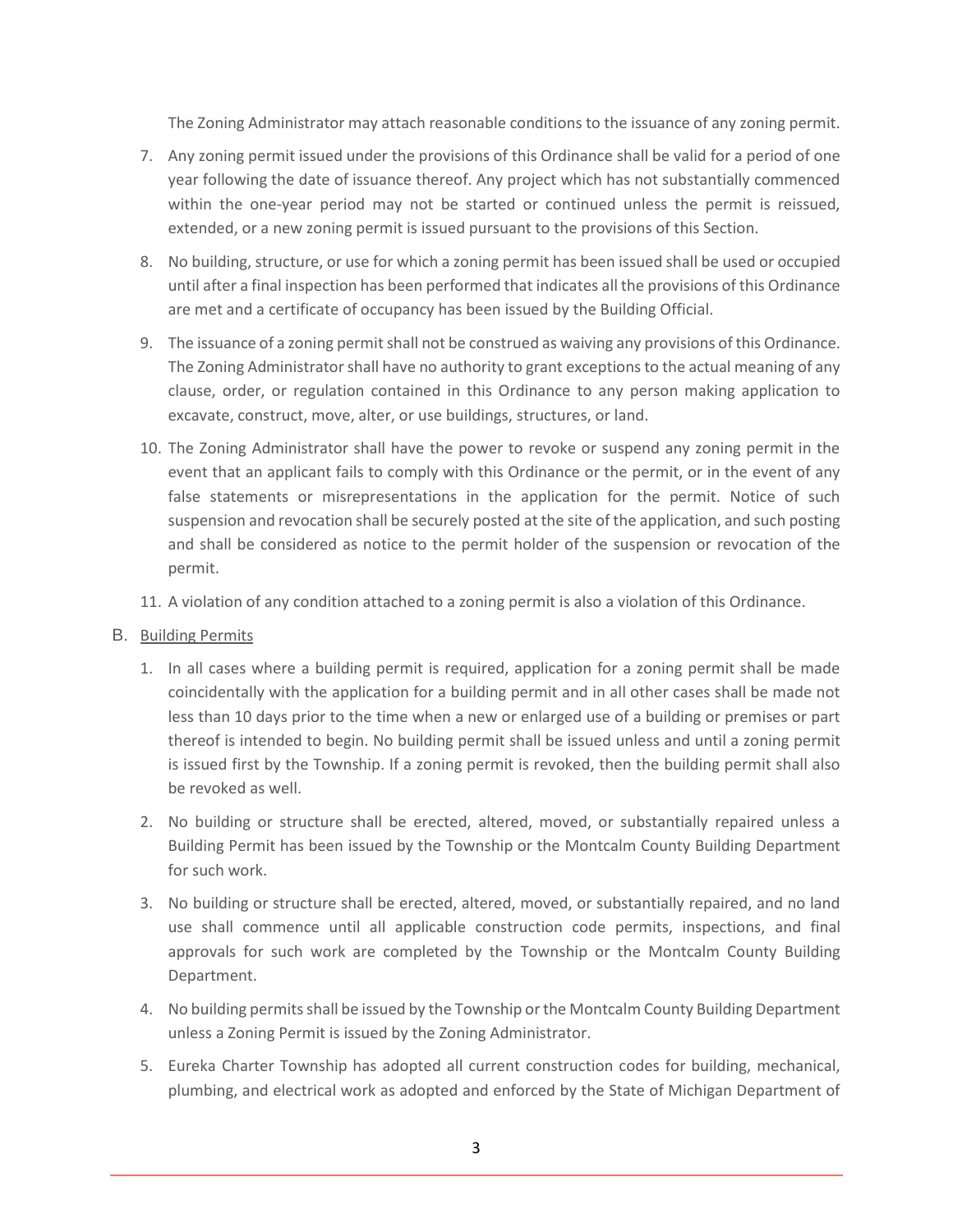Labor and Economic Growth.

- 6. The holder of every building permit for the construction, erection, alteration, repair, or moving of any building or structure shall notify the Building Official immediately upon completion of the work authorized by the permit for a final inspection.
	- a. A Certificate of Occupancy shall be issued by the Township or the Montcalm County Building Department for major renovations, new construction, and changes in use.
	- b. Fees for issuance of building permits and inspections may be collected by the Township or the Montcalm County Building Department. The fees shall be established by Resolution of the Montcalm County Board of Commissioners or the Township Board.
- C. Reapplication. No application for a zoning permit, Site Plan Review, Special Land Use, Planned Unit Development, or Variance that has been denied, in whole or in part, by either the Planning Commission or the Zoning Board of Appeals, may be resubmitted for a period of 12 months from the date of the denial, except on the grounds of newly discovered evidence or unless the site plan is substantially changed in the opinion of the Zoning Administrator.

# SECTION 29.02 PLANNING COMMISSION

Eureka Charter Township has created a Planning Commission in accordance with the Michigan Planning Enabling Act, Act 33 of 2008, as amended. See "Ordinance to Confirm the Establishment of the Planning Commission with Zoning Authority" (Ordinance #82), as amended.

# SECTION 29.03 PUBLIC HEARINGS AND NOTICES

Where this Ordinance requires the Township to provide notice of a public hearing for any decision or action permitted, authorized, or required by this Ordinance or under Act 110 of the Public Acts of 2006 as amended, notice of the public hearing shall be given as follows:

- A. The notice shall be published once, at least 15 days prior to the date of the public hearing, in a newspaper of general circulation in the Township.
- B. Except as provided in subsection D below, a notice of public hearing shall also be mailed or personally delivered to the following persons, at least 15 days prior to the date of the public hearing:
	- 1. The applicant;
	- 2. The owner or owners of the subject property;
	- 3. All persons to whom real property is assessed within 300 feet of the property that is the subject to the application or request, even if the 300 feet extends outside of the Township's boundaries; and
	- 4. The occupants of all structures within 300 feet of the property that is the subject of the application or request, even if the 300 feet extends outside of the Township's boundaries. If the name of the occupant is not known, the term "occupant" may be used in making notification under this subsection.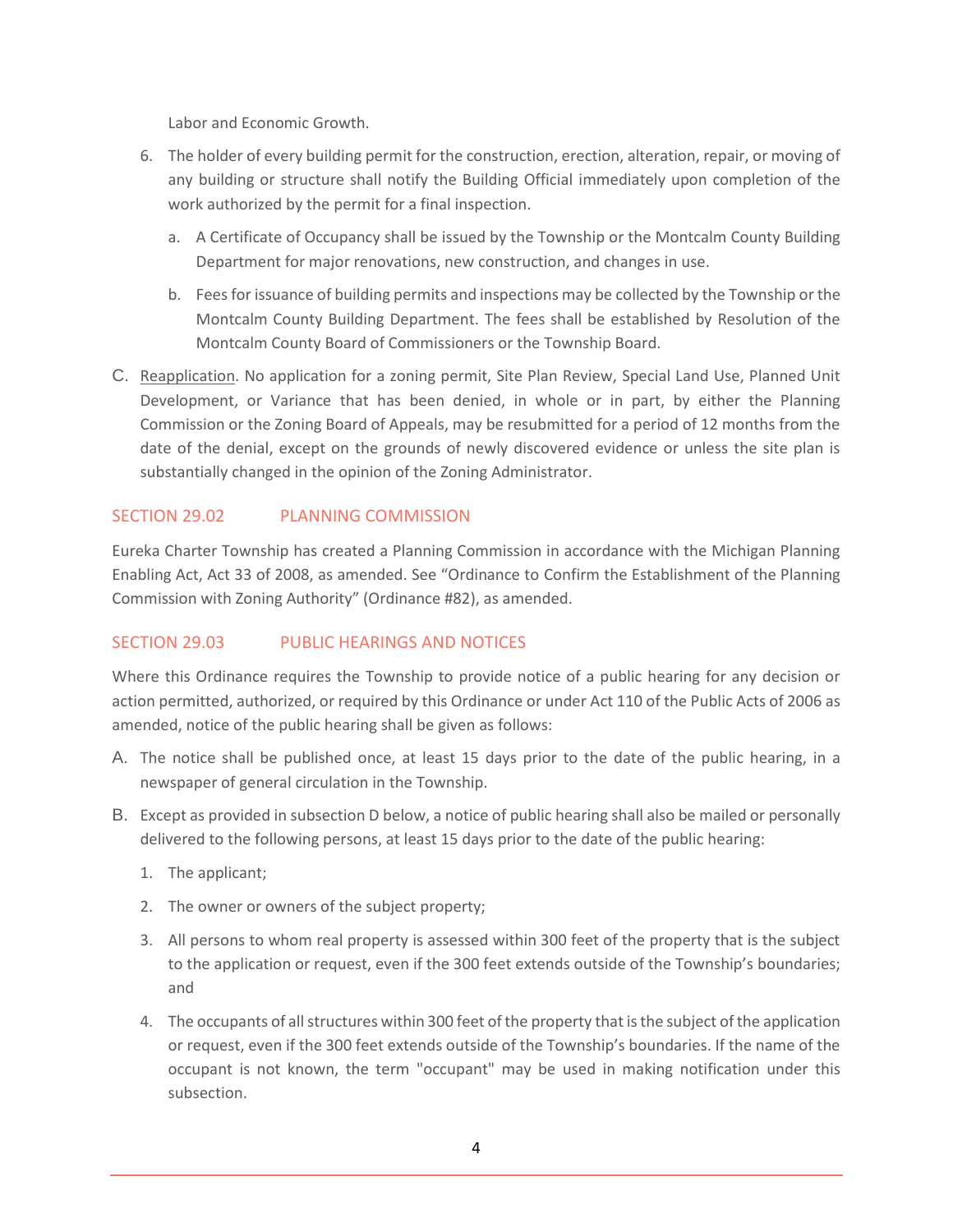- C. The notice of public hearing shall include the following information:
	- 1. A description of the nature of the proposed amendment, application, or request.
	- 2. An identification of the property that is the subject of the application or request, if applicable. Except as provided in subsection D below, the notice shall include a listing of all existing street addresses within the property. Street addresses do not need to be created and listed if no such addresses currently exist within the property and another means of identification of the property shall be used.
	- 3. State when and where the application or request will be considered.
	- 4. Identify when and where written comments will be received concerning the application or request.
	- 5. In the case of an amendment to the Ordinance or to the Zoning Map, the notice shall indicate the place where and the times when the proposed text or map amendment may be examined.
- D. When a proposed amendment involves the text of the Zoning Ordinance or rezoning of 11 or more adjacent properties, or when a petition to the Zoning Board of Appeals involves an interpretation of the Zoning Ordinance or an appeal of an administrative decision that does not involve a specific parcel, the mailing or delivery requirements of subsections B(2), B(3) and B(4), of this Section are not required, and the listing of individual property addresses under subsection C(2) is not required.
- E. For a zoning ordinance amendment, including the rezoning of property, the notice shall be given by mail to each electric, gas, and pipeline public utility company, each telecommunication service provider, each railroad operating within the district or zone affected, and the airport manager of each airport, that registers its name and mailing address with the Township for the purpose of receiving the notice of public hearing.
- F. After providing the notice required under this section and without further notice, except that as required under the Open Meetings Act, the body holding the public hearing may adjourn from time to time a duly called public hearing by passing a motion specifying the time, date, and place of the continued public hearing.

## SECTION 29.04 AMENDMENTS

- A. Procedure.
	- 1. Written applications for the adoption of a zoning change or amendment to this Ordinance, including the zoning map, may be initiated by:
		- a. Any public agency;
		- b. Any interested person, per item A,2 below;
		- c. The Planning Commission;
		- d. The Zoning Board of Appeals; or
		- e. The Township Board.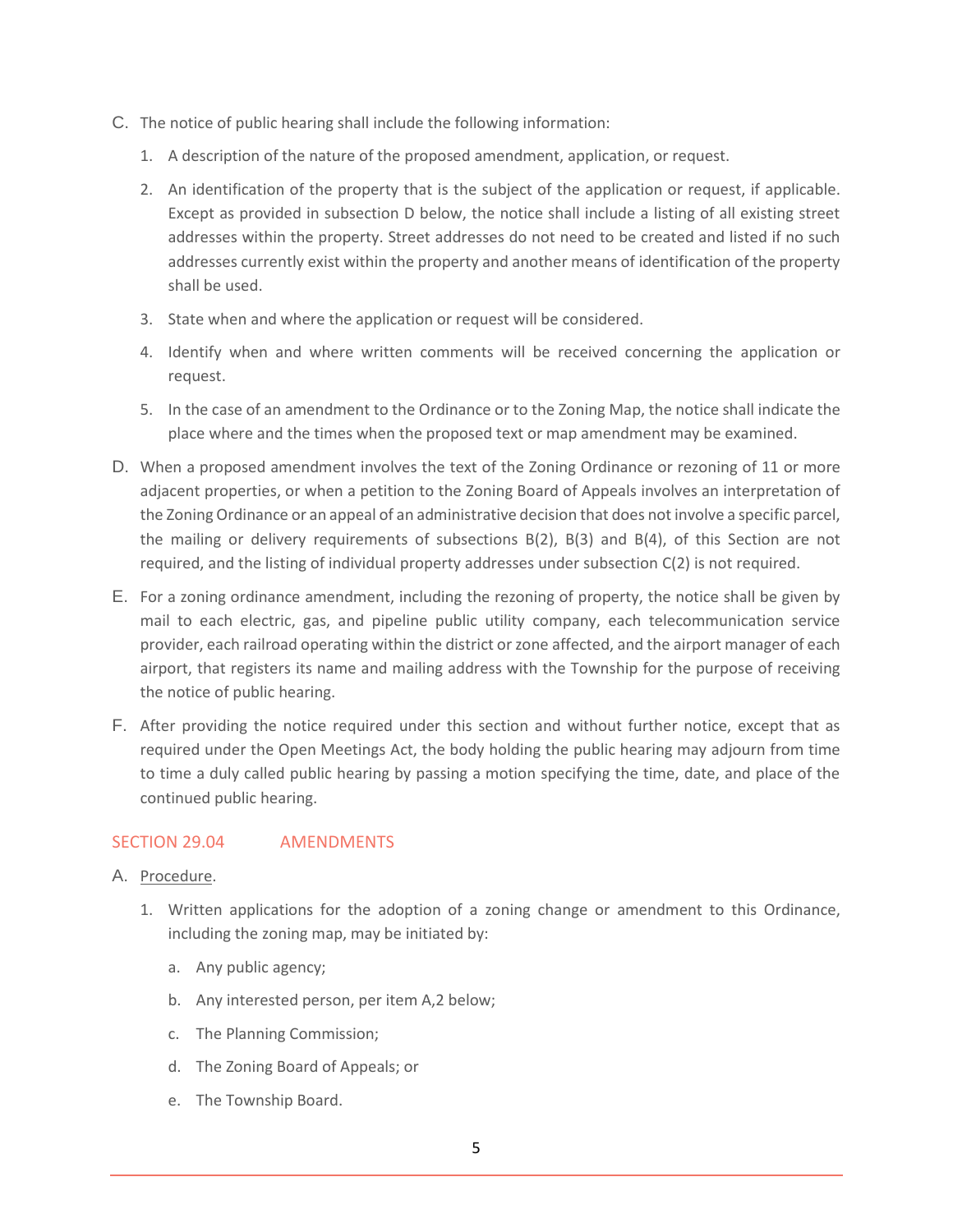- 2. If said application is for a zoning change, an "interested person" shall either be the owner of the property that is being considered for the zoning change, or if not the owner of the property, the applicant shall submit a written statement from the property owner indicating his or her permission to submit such application.
- 3. All applications for amendments to the Zoning Ordinance shall be submitted to the Zoning Administrator at least 21 days prior to the first consideration by the Township Planning Commission. An application for a zoning amendment shall consist of:
	- a. The name, address, and interest of the person making the request and the name, address, and interest of all persons having a legal or equitable interest in any land that is requested to be rezoned.
	- b. A written statement from the property owner indicating his or her permission to submit such application, if applicable.
	- c. The nature and effect of the proposed amendment.
	- d. Payment of a fee, as established by the Township Board.
	- e. The changed or changing conditions in the area or in the Township that make the proposed amendment reasonably necessary to the promotion of the public health, safety, and general welfare.
	- f. The alleged error in the ordinance, if any, that would be corrected by the proposed amendment, along with a detailed explanation of such alleged error and an explanation why the proposed amendment will correct it.
	- g. All other circumstances, factors, and reasons that the petitioner offers in support of the proposed amendment.
	- h. If the proposed amendment would require a change in the Zoning Map, the following shall also be required:
		- 1) A fully dimensioned map clearly showing the property to be considered for the zoning change, including all properties within 300 feet of the subject property;
		- 2) The current zoning of the property to be considered for a zoning change and of all abutting lands;
		- 3) All public and private rights-of-way and easements bounding and intersecting the land to be rezoned.
		- 4) A legal description of the property to be considered for the zoning change.
- 4. The Planning Commission, after holding a public hearing conducted in accordance with the requirements of the Michigan Zoning Enabling Act, as amended, shall forward the application with a recommendation to the Township Board for its consideration.
- 5. Upon receipt of the recommendation from the Planning Commission, the Township Board shall either approve or deny the requested amendment in accordance with the procedures adopted by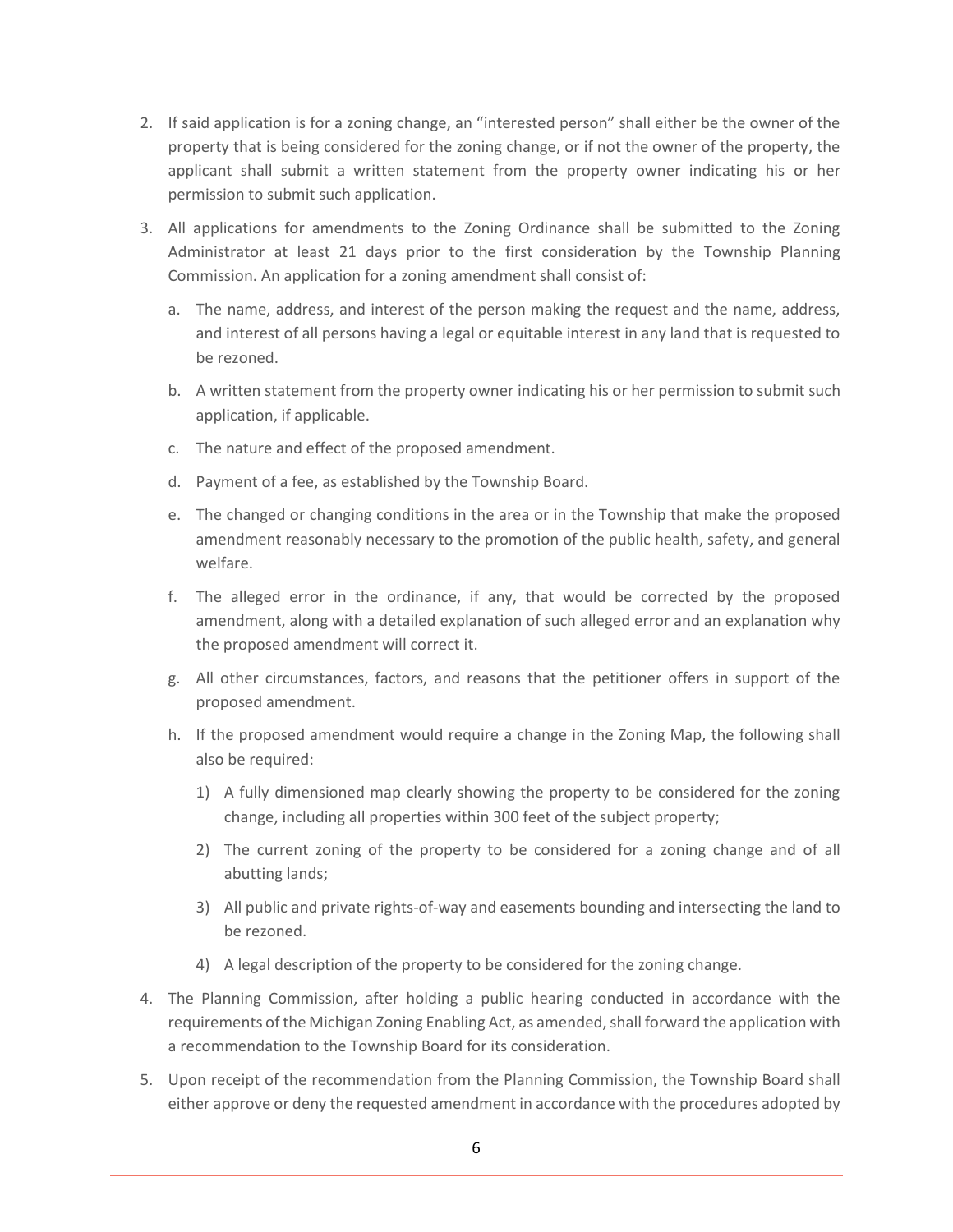the Board.

## B. Map Amendment (Rezoning).

- 1. In making its recommendation on a proposed amendment of the Zoning Ordinance to the Township Board, the Planning Commission shall consider the following factors:
	- a. If the proposed zoning amendment is consistent with the Township's adopted Master Plan;
	- b. If the proposed zoning amendment is consistent with recent development trends in the area;
	- c. If the zoning amendment is compatible with existing and future land uses in the vicinity of the subject site or throughout the zoning district(s) affected by the proposed amendment;
	- d. If existing or planning public infrastructure, including streets, sanitary sewers, storm water, water mains or wells, sidewalks, and street lighting are capable of accommodating potential changes in land use resulting from the proposed amendment;
	- e. If the proposed amendment is consistent with the intent and purpose of this Ordinance and whether the proposed amendment would protect the health, safety, and welfare of the Township;

## C. Text Amendment.

- 1. Prior to making a recommendation on a proposed amendment of the Zoning Ordinance text to the Township Board, the Planning Commission shall consider the following factors:
	- a. If the proposed text amendment would clarify the intent of the Ordinance or correct an error;
	- b. If the proposed text amendment would address changes to state legislation, recent case law, or opinions from the Attorney General, or promote compliance with changes in other county, state, or federal regulations;
	- c. If the proposed amendment is supported by the findings of reports, studies, or other documentation on functional requirements, contemporary building practices, environmental requirements, and similar technical items;
	- d. If the proposed amendment is consistent with the Township's ability to provide adequate public facilities and services and is consistent with the Township's desire to protect the public health, safety, and welfare of the community; and
	- e. In the event the amendment will add a use to a district, if the proposed use is fully consistent with the character of the range of uses provided for within the district, and that the amendment will not create incompatible land uses within a zoning district or between adjacent districts.

# SECTION 29.05 FEES AND APPLICANT ESCROW ACCOUNTS

A. The Township Board may establish by resolution, fees for appeals, applications for amendments, special land uses, site plan reviews, zoning permits, and other matters pertaining to this Ordinance. The schedule of fees shall be posted in the Township Hall and may be altered only by resolution of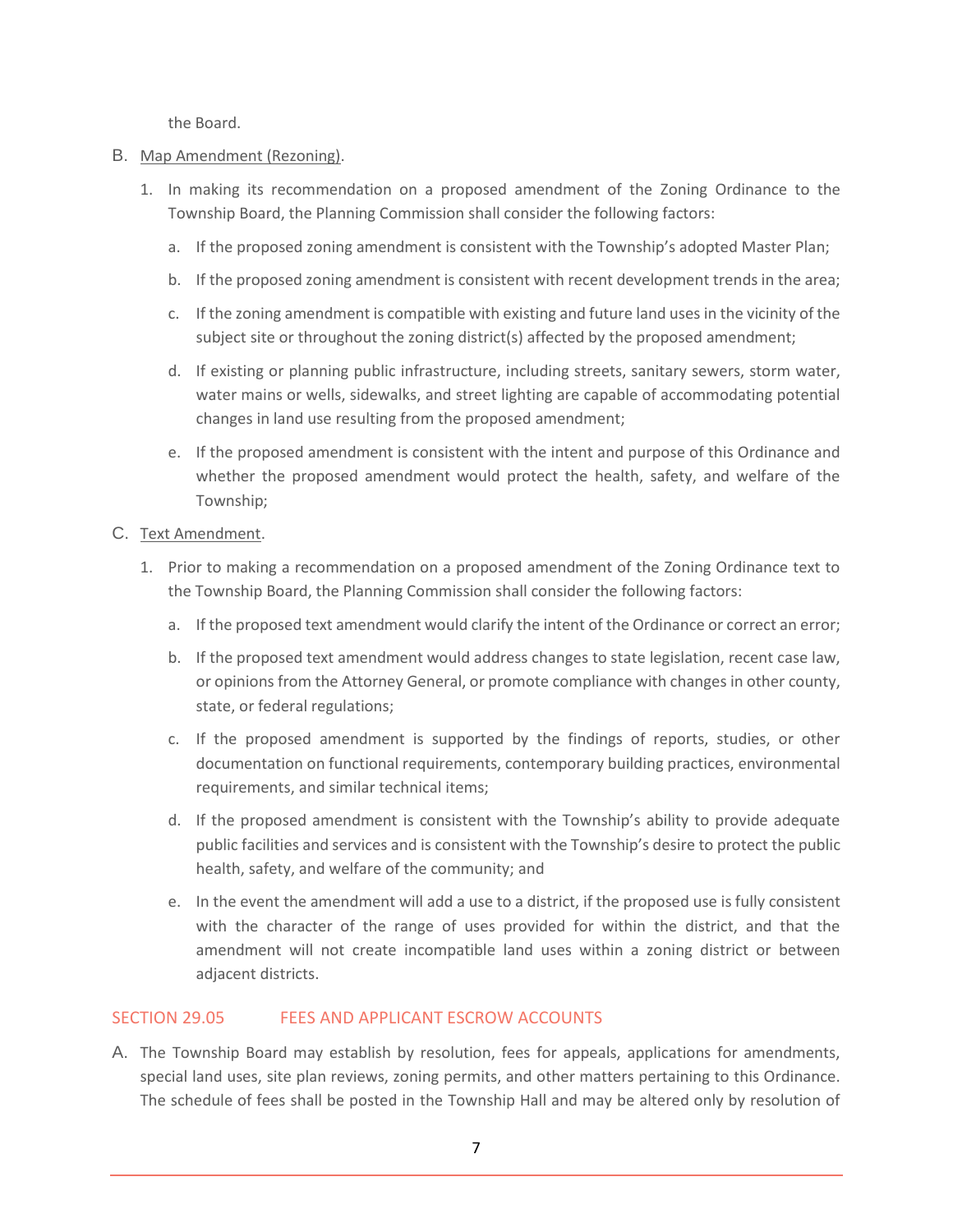the Township Board. Until all applicable fees, charges, and expenses have been paid in full, no action shall be taken on any application or appeal.

- B. If the Township determines that the basic fees provided under subsection A above will not cover the actual costs of the application review or appeal, or if the Township determines that review of the application and/or participation in the review process or appeal by qualified professional planners, engineers, attorneys, or other professionals is necessary, then the Township may require the applicant to deposit with the Township such additional zoning fees in an amount determined by the Township equal to the estimated additional costs.
- C. These additional fees shall be held in escrow in the applicant's name and shall be used solely to pay these additional costs. If the amount held in escrow becomes less than ten (10) percent of the initial escrow deposit or less than ten (10) percent of the latest additional escrow deposit and review of the application or decision on the appeal is not completed, then the Zoning Administrator may require the applicant to deposit additional fees into escrow in an amount determined by the Zoning Administrator to be equal to the estimated costs to complete the review or decide the appeal. Failure of the applicant to make any escrow deposit required under this Ordinance shall be deemed to make the application incomplete or the appeal procedurally defective thereby justifying the denial of the application or the dismissal of the appeal. Any unexpended funds held in escrow shall be returned to the applicant following final action on the application or the final decision on the appeal. Any actual costs incurred by the Township in excess of the amount held in escrow shall be billed to the applicant and shall be paid by the applicant prior to the issuance of any permit or the release of a final decision on an appeal.

# SECTION 29.06 PERFORMANCE GUARANTEES

In the interest of ensuring compliance with the Zoning Ordinance provisions, protecting the health, safety, and welfare of the residents of the Township, and future users or inhabitants of an area for which a site plan for a proposed use has been submitted, the Zoning Administrator, Planning Commission, Zoning Board of Appeals or Township Board may require the applicant to deposit a Performance Guarantee with the Township as set forth herein. The purpose of the Performance Guarantee is to ensure completion of improvements connected with the proposed use as required by this Ordinance, including but not limited to, roadways, lighting, utilities, sidewalks, drainage, fences, screens, walls, and landscaping. Performance guarantees may also be required as a condition of approval for land uses that may be temporary in nature and where the reclamation or restoration of a site to an acceptable condition will be needed, such as mining operations, wind and/or solar energy systems, and similar uses.

- A. Performance guarantee as used herein shall mean a cash deposit, certified check, or irrevocable bank letter of credit in the amount of the estimated cost of the improvements to be made as determined by the applicant and verified by the Zoning Administrator. All performance guarantees shall be subject to approval by the Township.
- B. When a performance guarantee is required, said performance guarantee shall be deposited with the Township prior to the issuance of a zoning permit by the Zoning Administrator for the development and use of the land.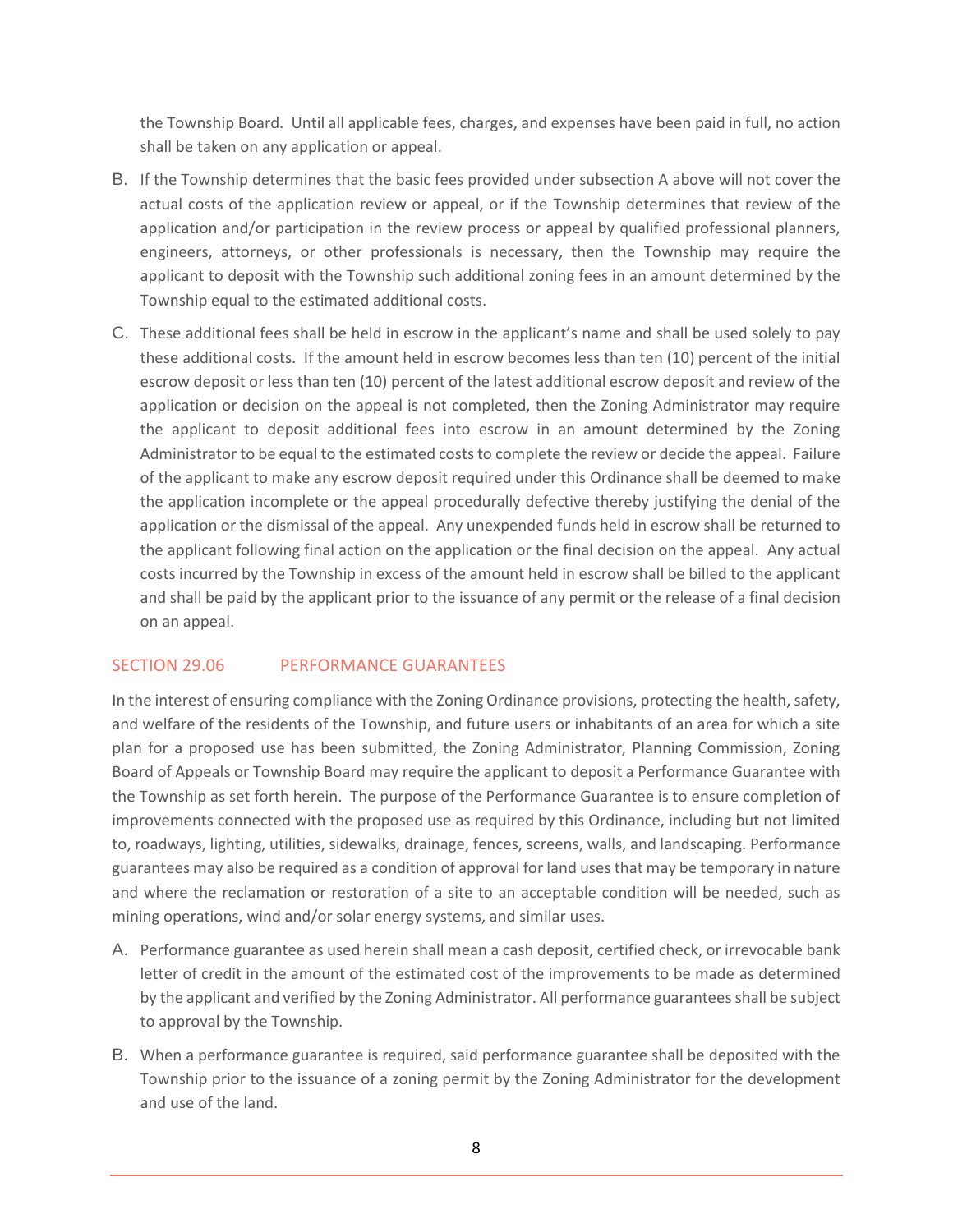- C. In the event a performance guarantee is required, the applicant shall also furnish such authorization as is required by the Township to permit the Township to enter upon the subject property to complete the improvements at the cost of the applicant, in the event of default by the applicant.
- D. An approved site plan or project shall also prescribe the period of time within which the improvements for which the performance guarantee has been required are to be completed. The period will begin from the date of the issuance of the zoning permit.
- E. Upon the satisfactory completion of the improvement for which the performance guarantee as required, and as determined by the Zoning Administrator, the Township shall return to the applicant the performance guarantee deposited.
- F. In the event the applicant defaults in making the improvements for which the performance guarantee was required within the time period established by the Township, the Township shall have the right to use the performance guarantee deposited and any interest earned thereon to complete the improvements through contract or otherwise, including specifically the right to enter upon the subject property to make the improvements. If the performance guarantee is not sufficient to allow the Township to complete the improvements for which it was posted, the applicant shall be required to pay the Township the amounts by which the costs of completing the improvements exceeds the amount of the performance guarantee deposited. Should the Township use the performance guarantee or a portion thereof, to complete the required improvements, any amounts remaining after said completion shall be applied first to the Township administrative costs in completing the improvement with any balance remaining being refunded to the applicant. At the time the performance guarantee is deposited with the township and prior to the issuance of a zoning permit, the applicant shall enter an agreement incorporating the provisions hereof with the township regarding the performance guarantee.

# SECTION 29.07 ENFORCEMENT

- A. If the Zoning Administrator shall find that any of the provisions of this Ordinance are violated, he/she shall notify the person responsible for such violation, indicating the nature of the violation and ordering the action necessary for correction. He/she shall order discontinuance of illegal uses of land, buildings, or structures; removal of illegal buildings or structures or of illegal addition, alterations, or structural changes; discontinuance of any illegal work being done; and shall take any other action authorized by this Ordinance or general law to ensure compliance with or to prevent violation of the provisions of this Ordinance.
- B. A violation of this Ordinance shall be a municipal civil infraction. Any person who violates, disobeys, omits, neglects, or refuses to comply with any provision of this Ordinance, or any amendment thereof, or any person who knowingly or intentionally aids or abets another person in violation of this Ordinance, shall be in violation of this Ordinance and shall be responsible for a civil infraction. The following shall apply to any person determined responsible for a municipal civil infraction: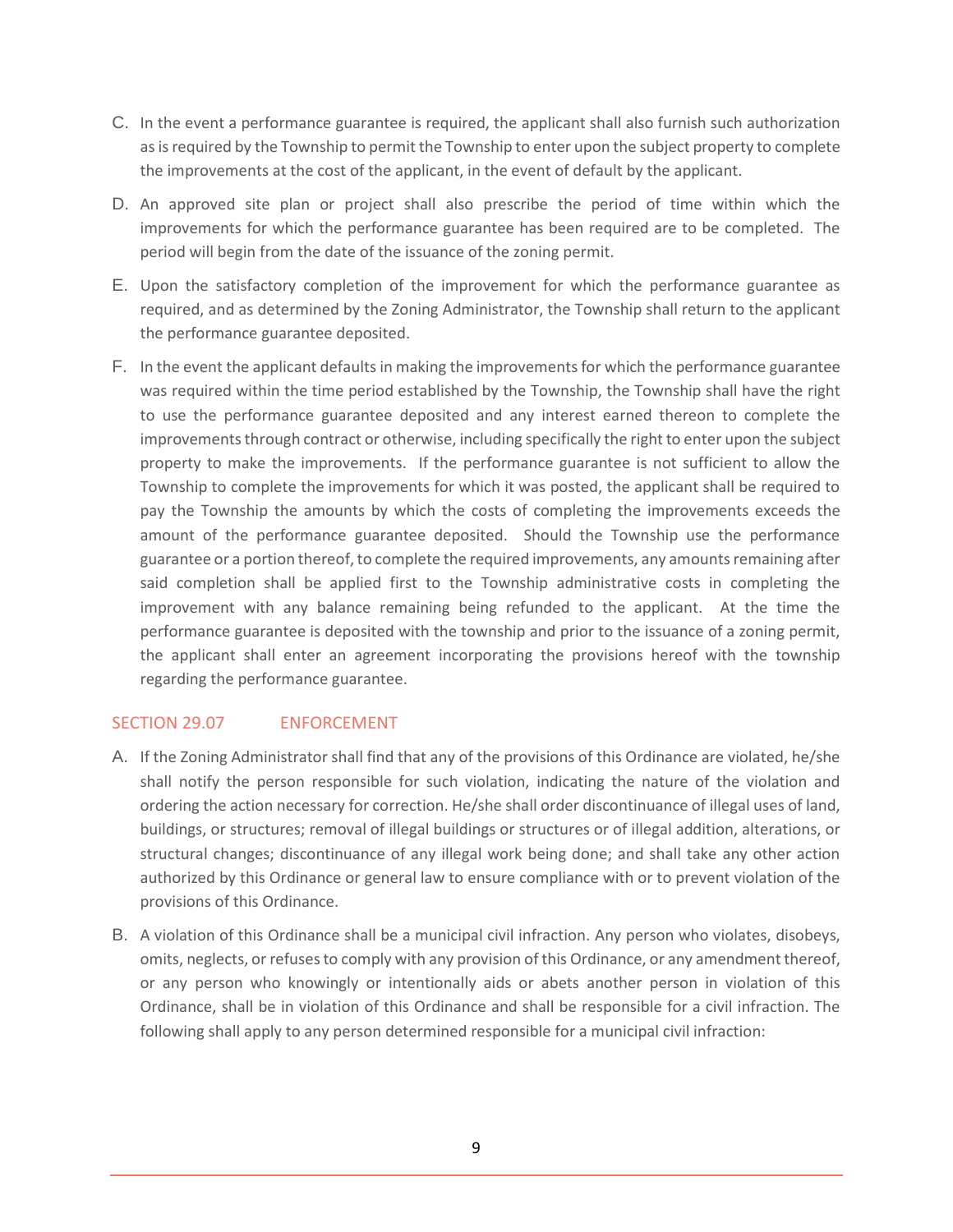- 1. Penalty. A municipal civil infraction shall be punished by a fine as determined annually by the Eureka Charter Township Board, at the discretion of the Court, and in addition to all other costs, damages, and expenses provided by law.
- 2. Separate Offense. Each act of violation and every day during which any violation continues shall be deemed a separate offense.
- 3. Compliance Required. The imposition of any sentence, fine, penalty, or remedy shall not exempt or excuse an offender from compliance with the provisions of this Ordinance.
- 4. Relief. The foregoing penalties shall not prohibit Eureka Charter Township from seeking injunctive relief against a violator or such other appropriate relief as may be provided by law.
- C. Any building or structure that is erected, altered or converted, or any use of premises or land that is begun or changed subsequent to the time of passage of this Ordinance and is in violation of any of the provisions thereof, is hereby declared to be a public nuisance per se and may be abated by order of any court of competent jurisdiction.
- D. The rights and remedies provided herein are cumulative and in addition to any other remedies provided by law. In addition to the above remedies, the Township or any person may institute a civil lawsuit to abate any violation of this Ordinance. Any violation of this Ordinance is a nuisance per se. The Township's remedies are cumulative and not exclusive. Should the Township prevail in any court action to enforce this Ordinance, either in whole or in part, then the Township shall also be awarded its attorney fees and costs.
- E. The prohibitions and penalties of this Ordinance shall apply not only to the landowner or owners and to any person, firm, entity, corporation or association who or which does anything prohibited by this Ordinance and those who aide and abet such acts, but also to any owner, co-owner, lessee, tenant, licensee, part-owner, occupant or person, firm, corporation, or entity owning or having control of any premises or property in violation of this Ordinance.

# SECTION 29.08 CERTIFICATE OF OCCUPANCY

No land shall be used and no building hereafter erected or altered shall be occupied or used for any purpose until a Certificate of Occupancy shall have been issued by the Building Official stating that the premises or building complies with the provisions of approved plans and all Ordinances of the Township. Where any special land use, variance, or site plan review conditions are applicable, said conditions shall be stated on the Certificate of Occupancy. A record of all Certificates of Occupancy shall be kept on file in the Township. A copy also shall also be sent to the Township Assessor. Where a Building Permit is not involved, the Zoning Administrator shall issue a Zoning Permit. Said permit may be in the form of a letter or such instrument as determined by the Township Board to be fulfill the requirements of this section. No Certificate of Occupancy shall be issued where the structure or lot involved is in violation of this Ordinance, any other Township ordinance or any state or county law or regulation.

SECTION 29.09 STOP WORK ORDERS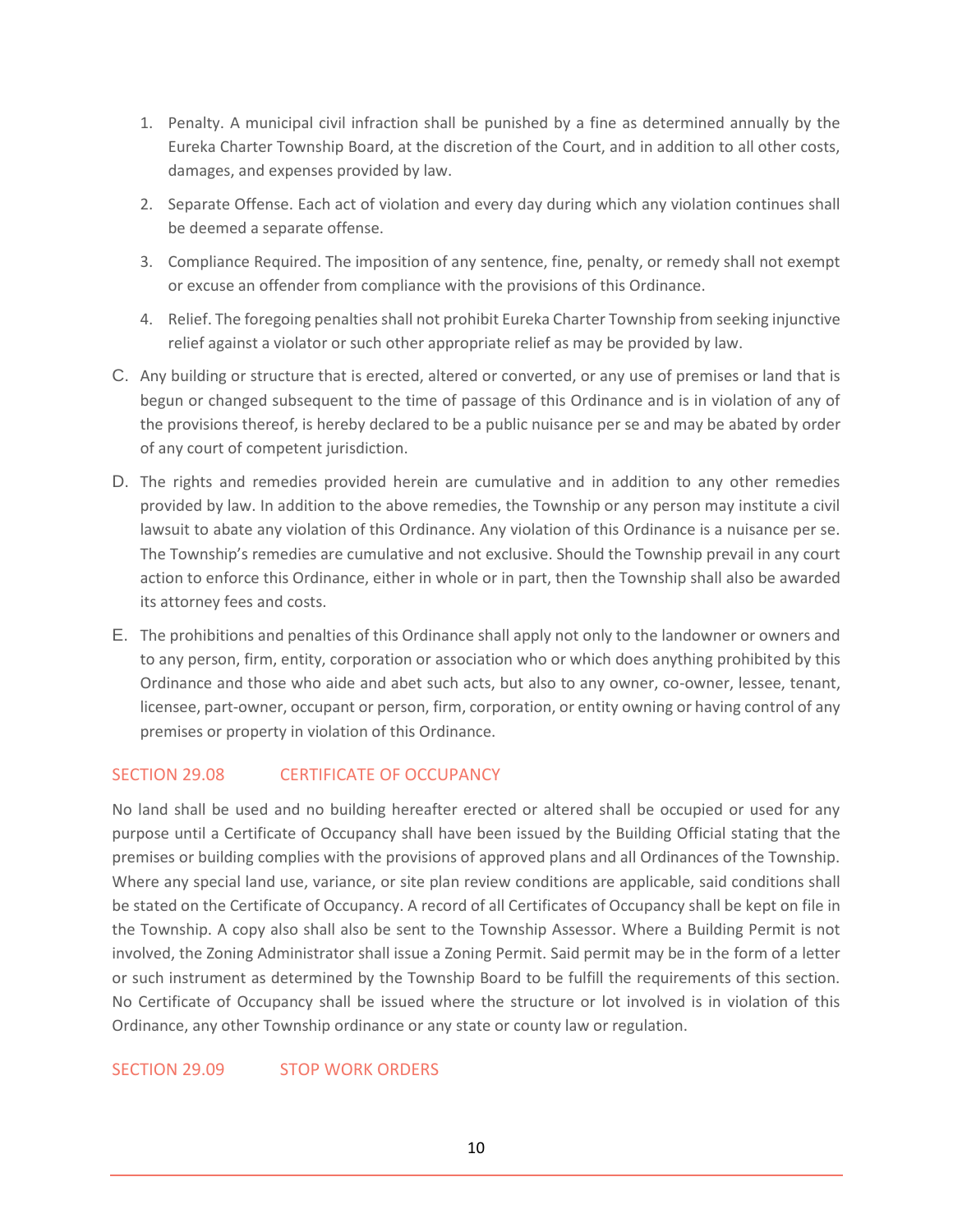- A. Notice to Owner. Upon notice from the Zoning Administrator that any use is being conducted or that any work on any building or structure is being prosecuted contrary to the provisions of this Ordinance, such work or use shall be immediately stopped. The stop work order shall be in writing and shall be given to the owner of the property involved, to the owner's agent, or to the person doing the work and shall state the conditions, if any, under which work or the use will be permitted to resume.
- B. Unlawful Continuance. Any person who continues to work on, in or about the structure, land or building or use it after having been served with a stop work order, except such work as that person is directed to perform to remove a violation, shall be in violation of this Ordinance.

## SECTION 29.10 ZONING AGREEMENTS; CONDITIONAL REZONING

- A. The Township Board recognizes that there are certain instances where it would be in the best interest of Eureka Charter Township, as well as advantageous to property owners seeking a change in zoning boundaries, if certain conditions and limitations could be proposed by an applicant as part of an application for a rezoning. Therefore, it is the intent of this section to provide a process by which an applicant seeking a change in zoning districts may propose a Zoning Agreement, with conditions and commitments attached thereto, as part of the application for the requested rezoning. These provisions shall be in accordance with the provisions of the Zoning Act, as amended.
- B. The following definitions shall apply to this section:
	- 1. Rezoning Offer shall mean conditions proposed by the applicant and approved by the Township that are processed as part of an approval under this section. These conditions shall constitute permanent requirements for and in connection with the development and/or use of the property approved with a Zoning Agreement.
	- 2. Zoning Agreement shall mean a written agreement offered by the applicant and approved and executed by the applicant and the Township and recorded with the Montcalm County Register of Deeds, incorporating the Rezoning Offer along with any requirements necessary to implement the Rezoning Offer. When necessary, the Zoning Agreement shall also include and incorporate, by reference, a site plan that illustrates the implementation of the Rezoning Offer. This plan shall not replace the requirement for a site plan or other approvals that may be required by this Ordinance.
- C. Eligibility: An applicant for rezoning may submit a proposed Zoning Agreement with an application for rezoning.
- D. Zoning Agreement
	- 1. The Zoning Agreement shall set forth the Rezoning Offer and shall include those terms necessary to implement the Agreement. In addition, the Zoning Agreement shall include the following acknowledgments and understandings that:
	- 2. The Zoning Agreement and the Rezoning Offer were proposed voluntarily by the applicant, and that the Township relied upon the Agreement and may not grant the rezoning without the Rezoning Offer and terms spelled out in the Zoning Agreement.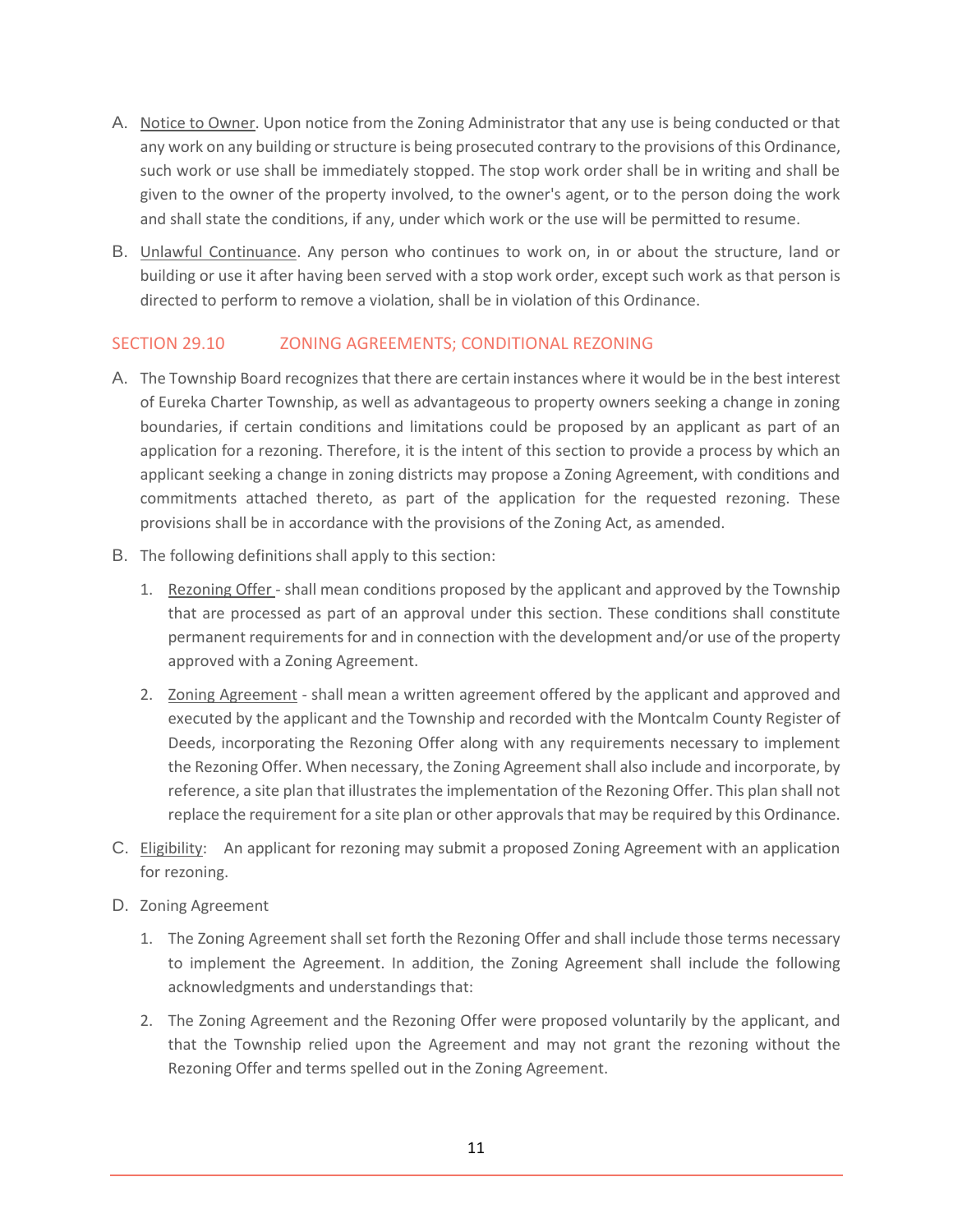- 3. The Zoning Agreement and its terms and conditions are authorized by all applicable state and federal laws and constitutions, and that the Zoning Agreement is valid and was entered into on a voluntary basis and represents a permissible exercise of authority by the Township.
- 4. The property shall not be developed and/or used in any manner that is not consistent with the Zoning Agreement.
- 5. The approval and the Zoning Agreement shall be binding upon the property owner and the Township, and their respective heirs, successors, assigns, receivers, or transferees.
- 6. If a rezoning with a Zoning Agreement becomes void in accordance with the Zoning Act, no development shall take place and no permits shall be issued unless and until a new zoning district classification for the property has been established or a new rezoning with a Zoning Agreement has been approved.
- 7. Each of the requirements and conditions in the Zoning Agreement represents a necessary and reasonable measure which, when considered with all other conditions and requirements, is roughly proportional to the increased impact or other condition created by the uses, activities or conditions represented in the approved rezoning and Zoning Agreement, taking into consideration the changed zoning district classification and the specific use(s), structures, activities, or conditions authorized.
- 8. No part of the Zoning Agreement shall permit any activity, use, structure, or condition that would otherwise violate any requirement or standard that is otherwise applicable in the new Zoning District.
- E. Rezoning Offer
	- 1. The Zoning Agreement shall specify the Rezoning Offer and any requirements necessary to implement it. However, the Rezoning Offer may not authorize uses or developments of greater intensity or density, and/or which are not allowed in the new zoning district; nor may any variances from height, area, setback or similar dimensional requirements in the Zoning Ordinance of Eureka Charter Township be allowed unless a variance has been previously granted by the Zoning Board of Appeals pursuant to the requirements of Chapter 24 hereof.
	- 2. Any uses proposed as part of a Zoning Agreement that would otherwise require approval of a special land use permit and/or site plan shall be approved as required in this Ordinance prior to establishment of or commencement of development of the use.
- F. Procedure for Application, Review and Approval
	- 1. An application for rezoning shall be the same as specified in the Zoning Act. In addition to the required materials listed, a Zoning Agreement in a recordable format acceptable to the Township shall be submitted, along with any plans necessary to illustrate the Rezoning Offer.
	- 2. The application may be amended during the process of Township consideration, provided that any amended or additional Rezoning Offers are entered voluntarily by the applicant.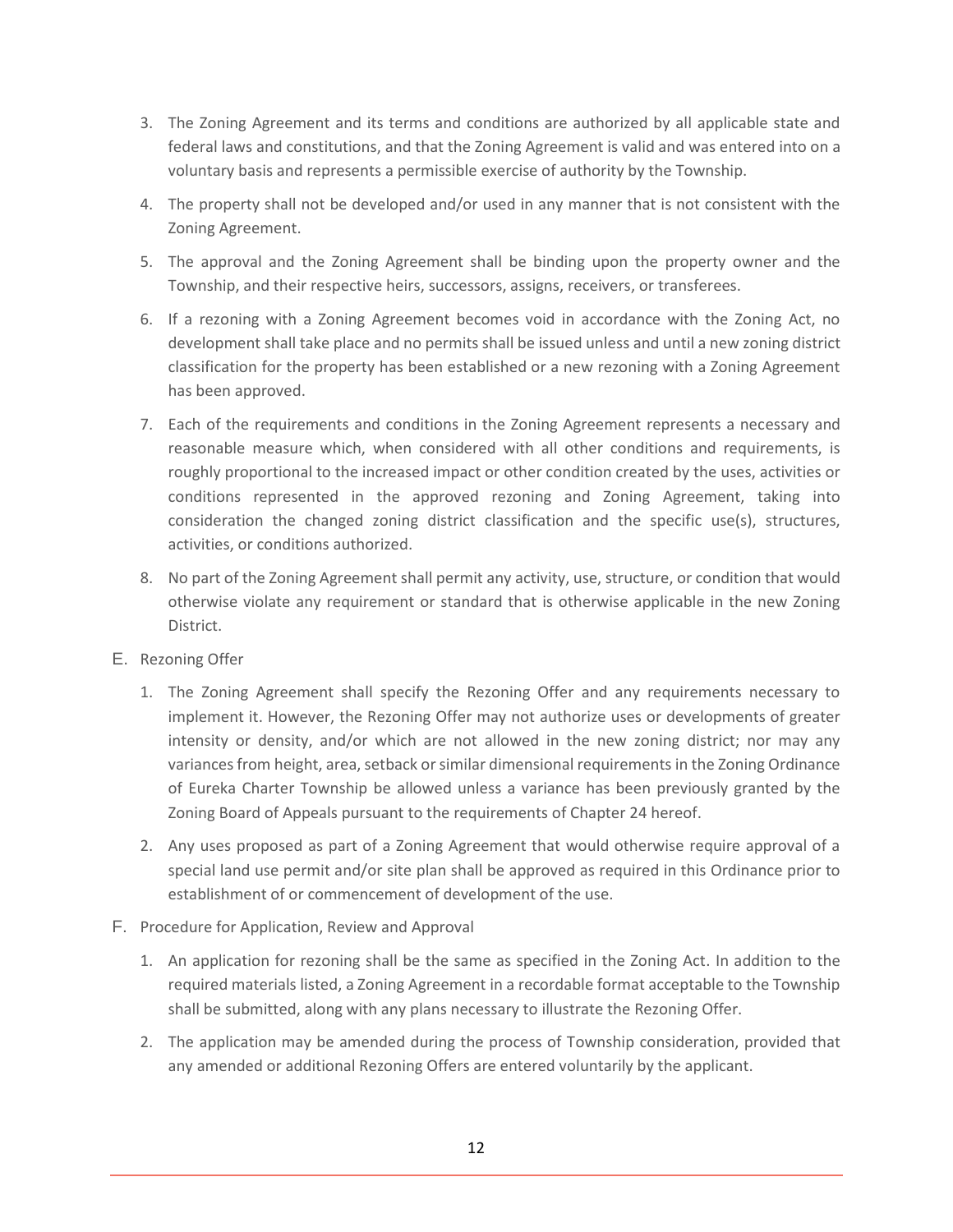- 3. The Zoning Agreement shall be reviewed by the Township Attorney prior to the required Planning Commission public hearing. The Township Attorney shall determine that the Zoning Agreement conforms to the requirements of this section and the Zoning Act, as amended, and shall confirm that the Zoning Agreement is a form acceptable for recording with the Montcalm County Register of Deeds.
- 4. An escrow fee deposit may be required by the Township to cover any and all costs incurred for addressing the Zoning Agreement request.
- G. Approval
	- 1. If the rezoning and Zoning Agreement are approved, the zoning classification of the rezoned property shall consist of the district to which the property has been rezoned, plus a reference to the Zoning Agreement. The Zoning Map shall specify the new district, plus a small letter "a" to indicate that the property is subject to a Zoning Agreement. The Township Clerk shall maintain a listing of all properties subject to Zoning Agreements and shall provide copies of the Agreements upon request.
	- 2. Upon rezoning, the use of the property in question shall conform to all of the requirements regulating use and development within the new zoning district as well as the Zoning Agreement; however, the more restrictive requirements of the Zoning Agreement shall apply, and the Zoning Agreement shall supersede all inconsistent regulations otherwise applicable under the Zoning Ordinance.
	- 3. The approved Zoning Agreement shall be recorded with the Montcalm County Register of Deeds by the applicant with proof of recording provided to the Township.
	- 4. Prior to development, a site plan shall be approved in accordance with this Ordinance, if otherwise required.
- H. Continuation
	- 1. Provided that all development and/or use of the property in question is in compliance with the Zoning Agreement, a use or development authorized under the agreement may continue indefinitely, provided that all terms of the Rezoning Offer and the Zoning Agreement continue to be adhered to.
	- 2. Failure to comply with the Zoning Agreement at any time after approval may constitute a breach of agreement, and further use of the property may be subject to legal remedies available to the Township.
- I. Amendment
	- 1. During the initial two (2) year period, or during any extension granted by the Township as permitted above, the Township shall not add to or alter the Rezoning Offer in the Zoning Agreement.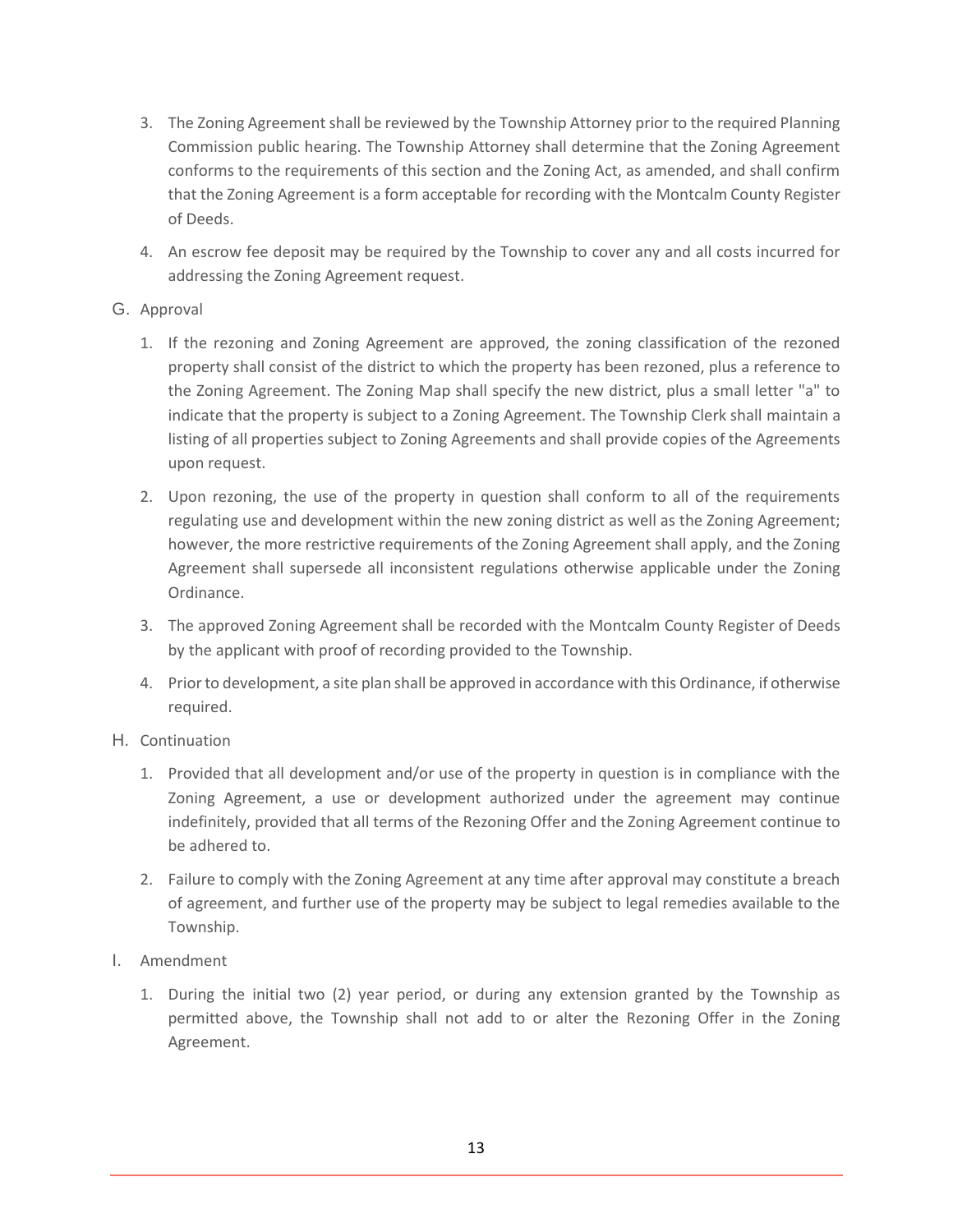2. The Zoning Agreement may be amended after the expiration of the initial two (2) year period and any extensions, in the same manner as was prescribed for the original rezoning and Zoning Agreement

## SECTION 29.11 TIME LIMITS

If a zoning approval or permit under this Ordinance has been granted with a specific time limit and the use has not commenced or substantial construction has not begun pursuant to that approval within the time limit specified, the zoning approval or permit shall automatically expire (and be void) at the end of that time limit. No extension to that time limit shall be granted except by the Township body, commission, or official which granted the initial zoning approval or permit. If a zoning approval or permit is silent with regard to a time limitation, the time limitation shall be deemed to be one (1) year, and the zoning approval or permit shall expire (and be void) after one (1) year if the use has not been commenced or substantial construction has not begun within said one (1) year time limitation. A time extension may be granted only by the body, commission, or official that granted the initial zoning approval or permit.

## SECTION 29.12 PROOF OF OWNERSHIP

The Zoning Administrator or Building Official may require proof of ownership from an applicant (including copies of a recorded deed or land contract) before the issuance of a Zoning Permit or a Building Permit if it appears that the applicant may not be the owner (or sole owner) of the property involved. The Township may also require that all owners of a particular property join in and sign the application or applications for any zoning or building request or application, including a Building Permit, variances, special land use requests, site plan review, Zoning Permits, and any other zoning or building code action.

# SECTION 29.13 SURVEYS

The Zoning Administrator or Building Official shall have the authority to require that an applicant or property owner provide the Township with a current survey by a registered surveyor or engineer for one (1) or more boundary or property lines of the lot or parcel involved (including providing a sealed survey drawing by such professional surveyor or engineer and with property boundaries staked by such professional) if the Zoning Administrator or Building Official determines that it is reasonably necessary in order for the Township to determine whether the zoning setback, area, and other applicable requirements are met. The Zoning Administrator or Building Official may also require that the professional surveyor or engineer place stakes at specified relevant areas along the property line(s) and any setback lines or building envelopes. All surveying costs shall be paid for by the applicant or property owner.

# SECTION 29.14 REPRESENTATIONS AND PROMISES OF DEVELOPERS AND PROPERTY **OWNERS**

If, pursuant to any zoning approval (including, but not limited to, the granting of a zoning permit or variance or the approval of a rezoning, special use, PUD, site plan, or other zoning approval), the property owner or applicant makes any representation, promise, or offer of a condition or voluntary restriction should the zoning approval be approved or granted, such promise, condition, or representation shall be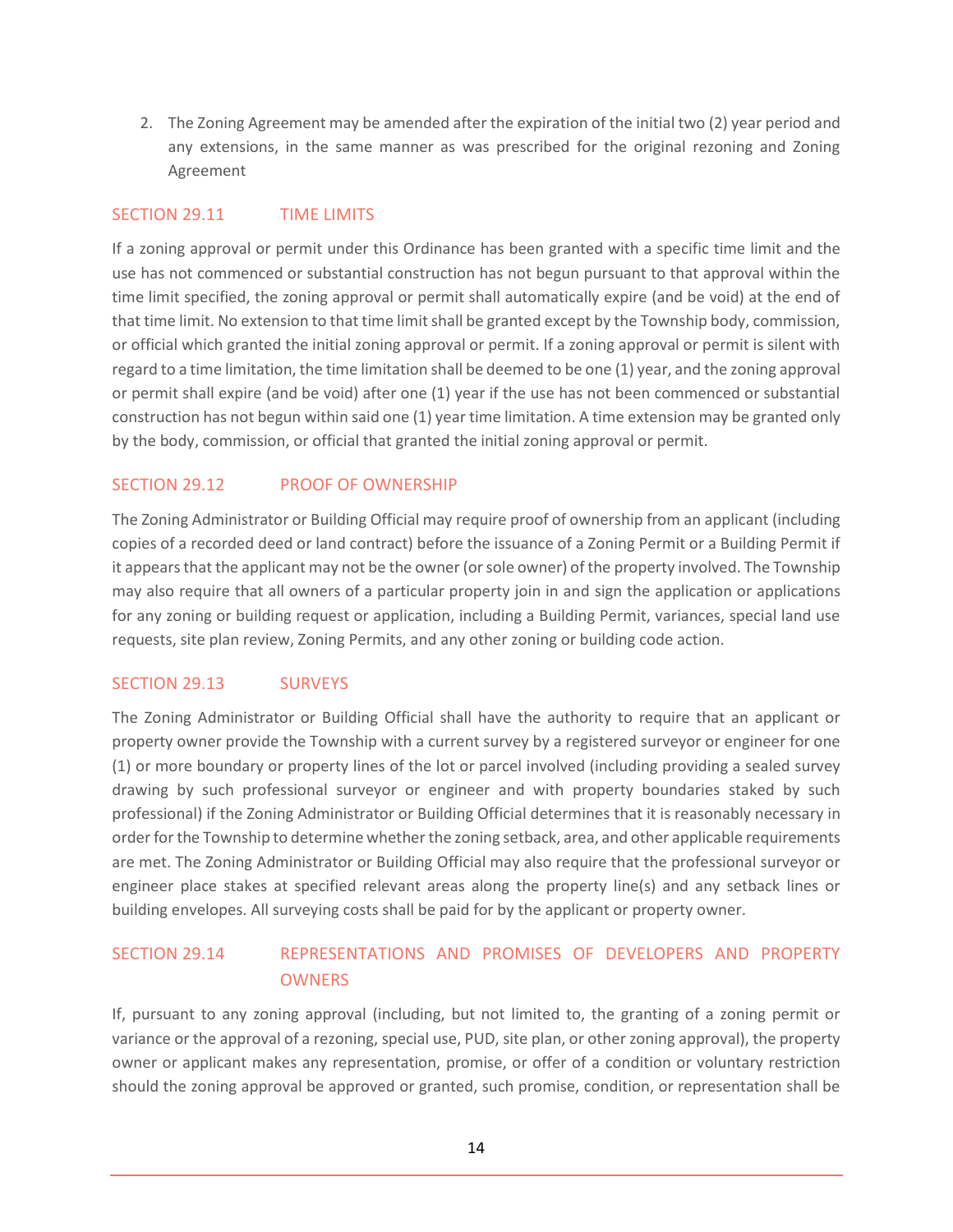deemed to be an enforceable condition of any such zoning approval in writing, and whether or not it is reflected in the zoning approval motion, resolution, permit, or other Township approval document) if the Township deems such promise, representation, or condition to have been a consideration by the official or Township body which granted the zoning approval and the Township also deems such promise, representation, or condition to be consistent with the zoning approval. In such case, the promise, condition, or representation shall be deemed an express and enforceable condition of the zoning approval.

### SECTION 29.15 REVOCATION OR TERMINATION OF ZONING APPROVALS

If a property owner or applicant violates any of the conditions or requirements attached to a zoning approval or Zoning Permit, then the Township body, board, or official that granted the zoning approval or permit may terminate the zoning approval or Zoning Permit. Where a special land use, PUD, variance, or site plan approval was involved, no such revocation shall occur until and unless the property owner or applicant has been given reasonable notice and a public hearing has been held regarding the revocation.

### SECTION 29.16 SEVERABILITY

This Ordinance and each section, subsection, paragraph, subparagraph, or any provision thereof, shall be deemed to be severable. If any section, subsection, paragraph, subparagraph, or any other provision of this Ordinance is adjudged by a court of competent jurisdiction to be invalid, unenforceable, or unconstitutional for any reason, it is hereby provided that the remainder of this Ordinance shall not be affected thereby and shall remain in force and effect.

## SECTION 29.17 NO ADMINISTRATIVE LIABILITY

No officer, agent, employee, Building Official, Zoning Administrator, or member of the Planning Commission, Township Board, or Zoning Board of Appeals shall be personally liable for any damage that may accrue to any Person as the result of any act, decision, or other consequence or occurrence arising out of the discharge of duties and responsibilities pursuant to this Ordinance.

#### SECTION 29.18 NON-ESTOPPEL AND NON-WAIVER

If any provision of this Ordinance is not enforced against a particular lot, parcel, or property or throughout the Township in general, that shall not be deemed to be a waiver (or constitute laches) regarding the ability of the Township to enforce that provision (or any other provision) of this Ordinance against a particular lot, parcel, or property involved or throughout the Township in general. Furthermore, should any Township official, body, board, or commission render any zoning approval or opinion, or undertake (or not undertake) any other action pursuant to this Ordinance, and it is determined that any such opinion, interpretation, approval, action or inaction was done in error or in an *ultra vires* or other mistaken fashion, that shall not preclude the Township from reversing, revoking, or revising any such zoning approval, interpretation, opinion, action, or inaction which was done in error and to thereafter enforce the provision or provisions of this Ordinance involved. The Michigan common law "rule of municipal non-estoppel" shall benefit the Township, as well as its officials, officers, bodies and commissions.